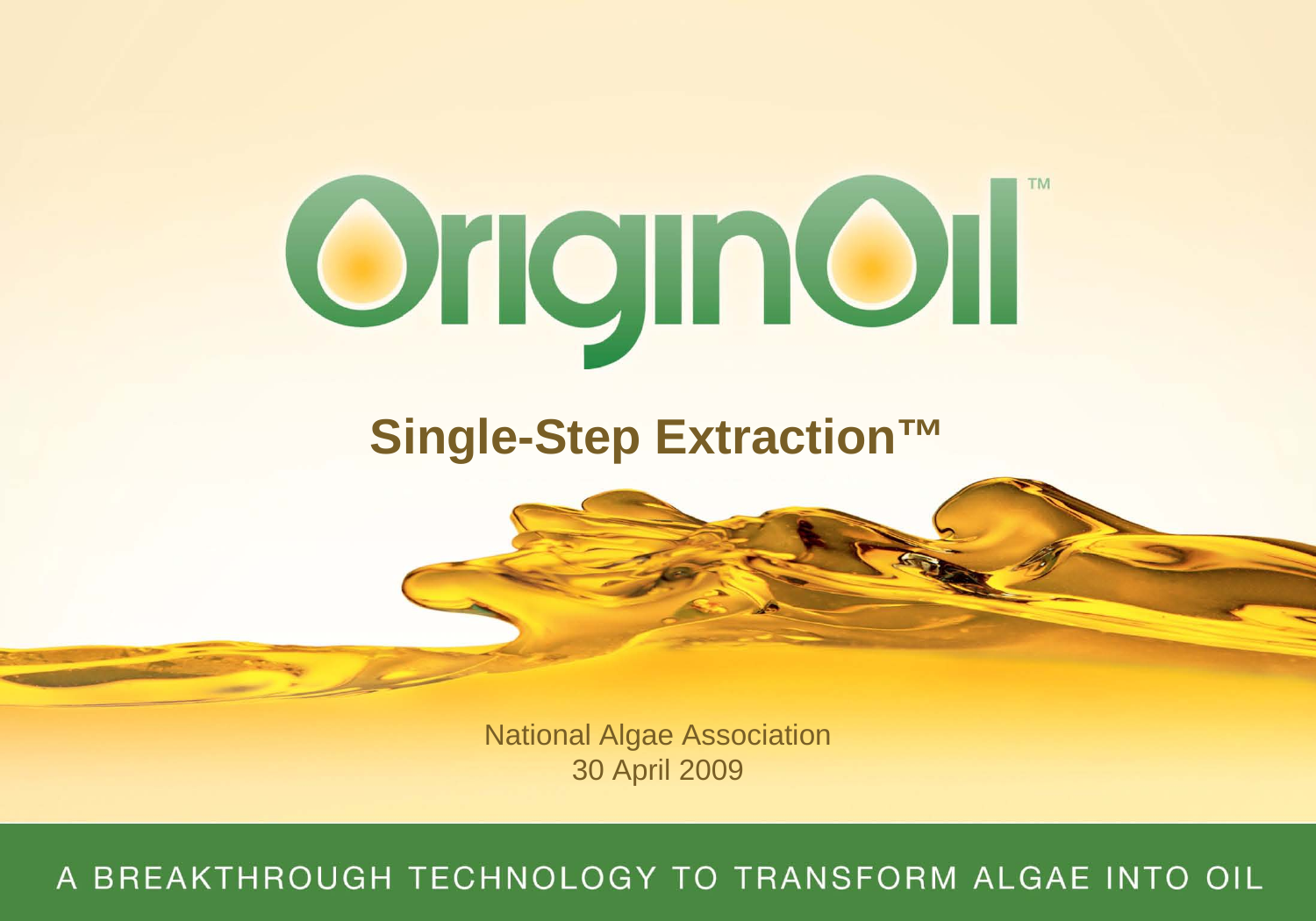### Safe Harbor Statement



**Matters discussed in this presentation contain forward-looking statements within the meaning of the Private Securities Litigation Reform Act of 1995. When used in this press release, the words "anticipate," "believe," "estimate," "may," "intend," "expect" and similar expressions identify such forward-looking statements. Actual results, performance or achievements could differ materially from those contemplated, expressed or implied by the forward-looking statements contained herein, and while expected, there is no guarantee that we will attain the aforementioned anticipated developmental milestones. These forward-looking statements are based largely on the expectations of the Company and are subject to a number of risks and uncertainties. These include, but are not limited to, risks and uncertainties associated with: the impact of economic, competitive and other factors affecting the Company and its operations, markets, product, and distributor performance, the impact on the national and local economies resulting from terrorist actions, and U.S. actions subsequently; and other factors detailed in reports filed by the Company.**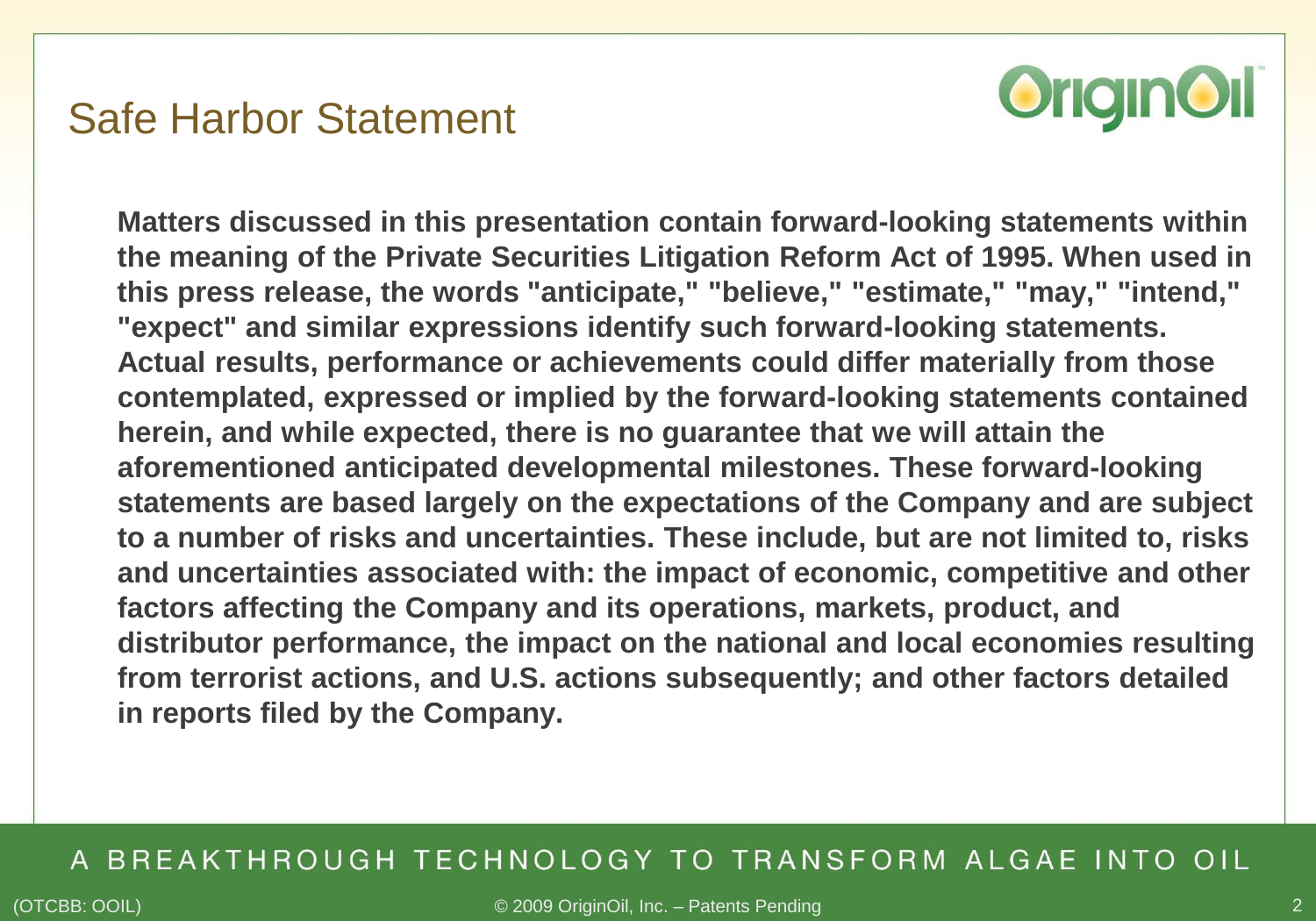### **Breakthrough Extraction Announced**



- On 20 April 2009, OriginOil announces Single-Step Extraction.
	- Revolutionary simplification of the algae harvesting process.
	- Time-lapse video: in less than an hour, oil, water and biomass separate by gravity alone.
	- No chemicals or heavy machinery used, no initial dewatering required.
	- Filed Patent #7: "Device and Method for Separation, Cell Lysing and Flocculation of Algae From Water."
	- OriginOil plans to rapidly commercialize process for use by algae producers.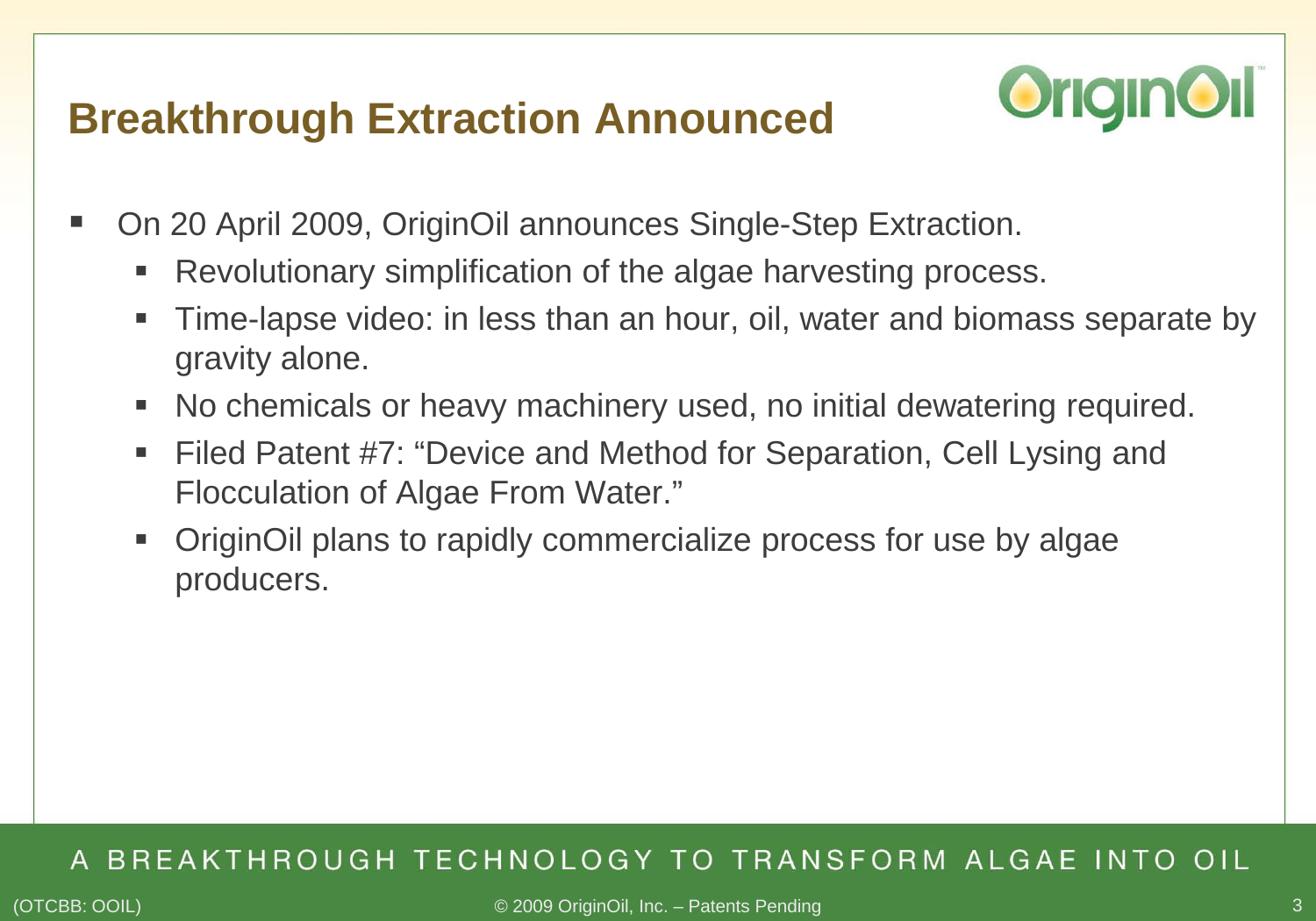### **The Extraction Challenge**



■ Harvesting algae is a challenge. Algae grow suspended in large volumes of water. Once ready for harvest, the algae culture must be concentrated and the oil extracted from the cells. Then, the oil, water and biomass must all be separated for processing.



Source: Bayer Technology Services.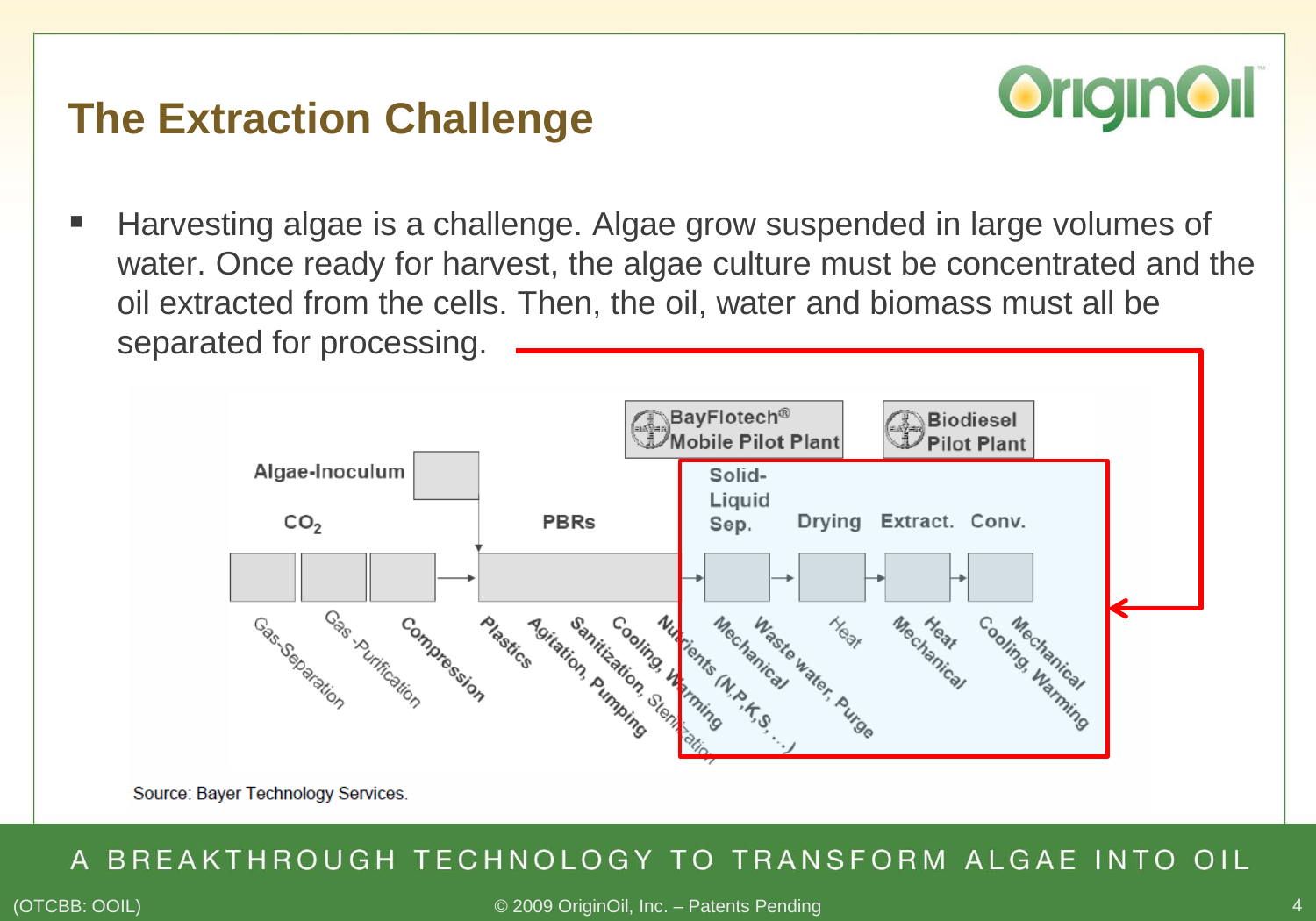# **OriginOil**

### **Low Cost Oil Extraction**



- In one step, Quantum Fracturing™ combines with electromagnetism and pH modification to break down cell walls.
- Algae oil rises to the top for skimming and refining, while the remaining biomass settles to the bottom for further processing as fuel and other valuable products.

#### BREAKTHROUGH TECHNOLOGY TO TRANSFORM ALGAE INTO OIL A

#### (OTCBB: OOIL) © 2009 OriginOil, Inc. – Patents Pending 5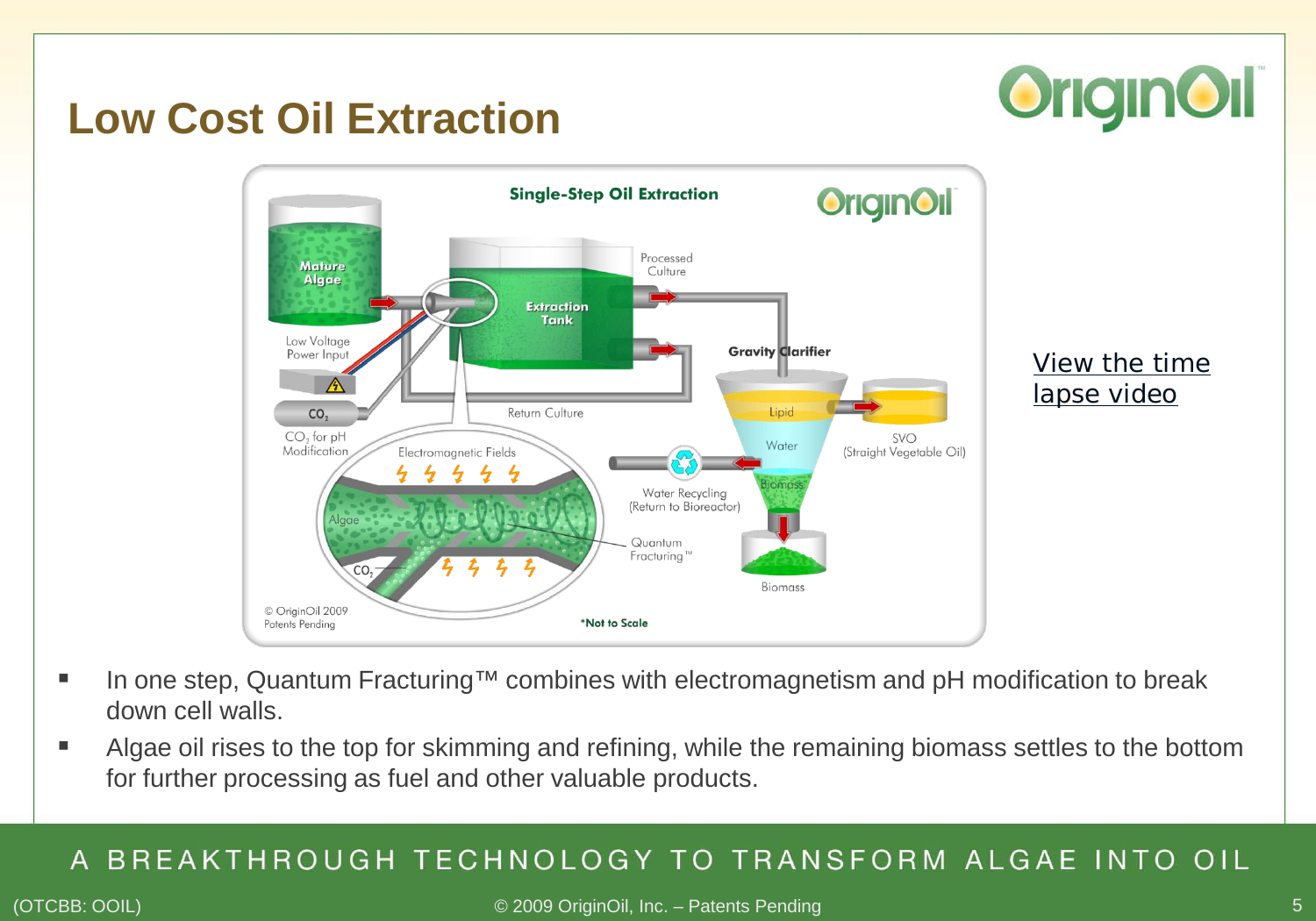### **Next Steps**



**Product Development on Fast Track.**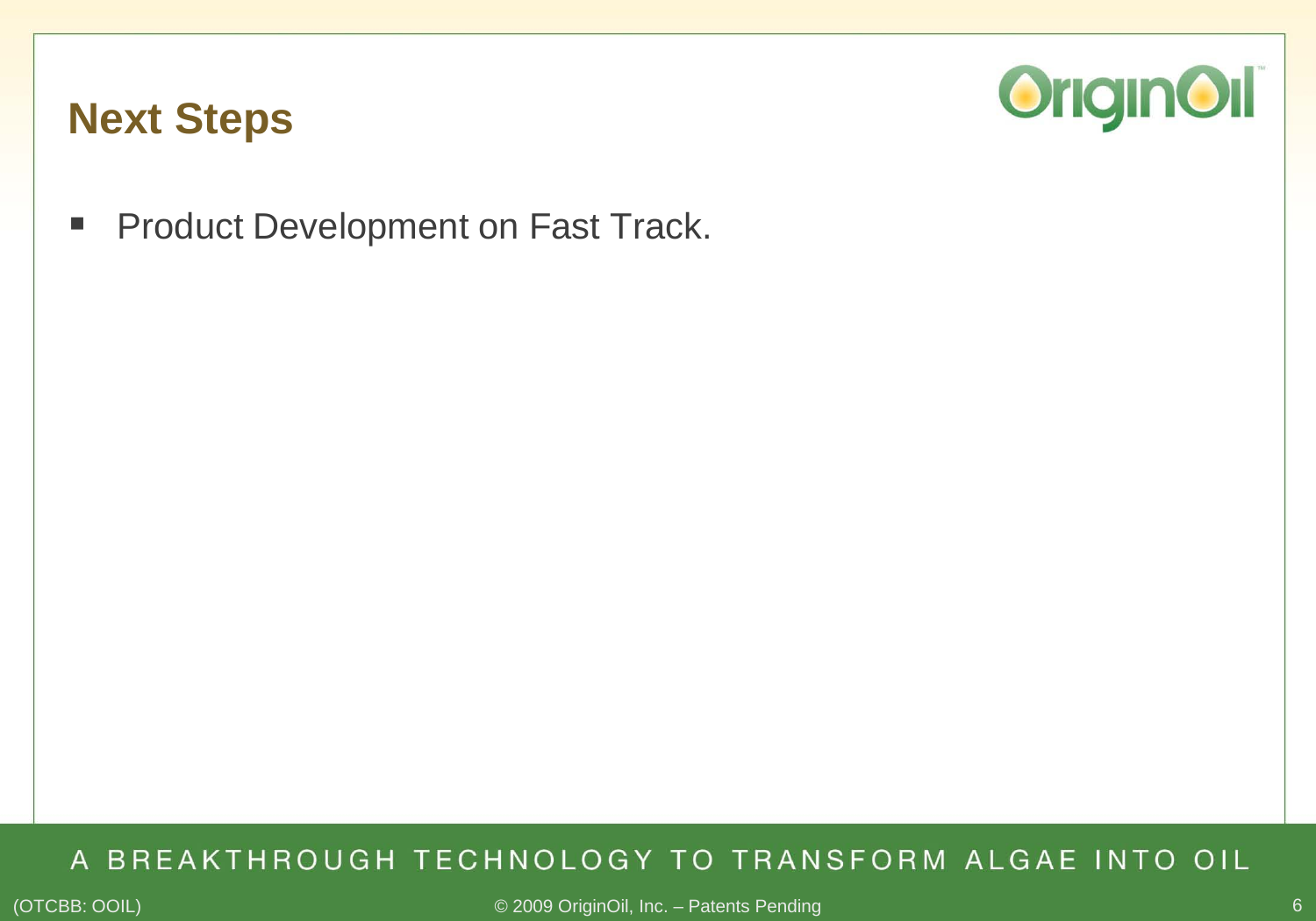### **Next Steps**



- Product Development on Fast Track.
- Desmet Ballestra helping OriginOil commercialize Single-Step Extraction™.
	- As a first step, the companies are evaluating potential energy, capital and operating gains that could be realized from adoption of OriginOil's technology.
	- Data developed thus far is considered preliminary and subject to further refinement.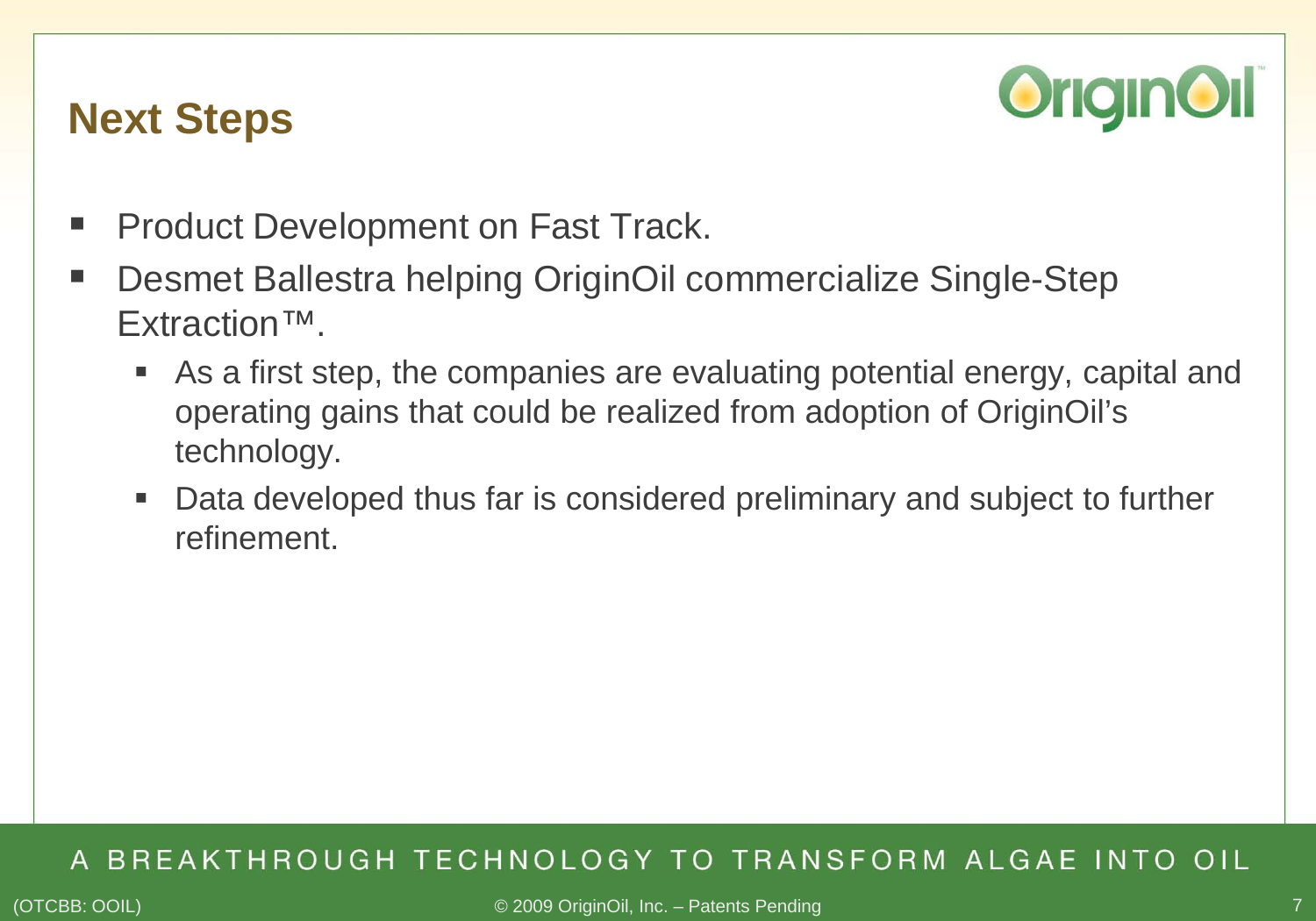### **Next Steps**



- Product Development on Fast Track.
- Desmet Ballestra helping OriginOil commercialize Single-Step Extraction™.
	- As a first step, the companies are evaluating potential energy, capital and operating gains that could be realized from adoption of OriginOil's technology.
	- Data developed thus far is considered preliminary and subject to further refinement.
- Desmet Ballestra is…
	- International leader in oil and fats technologies.
	- Pioneer in commercial algal oil extraction.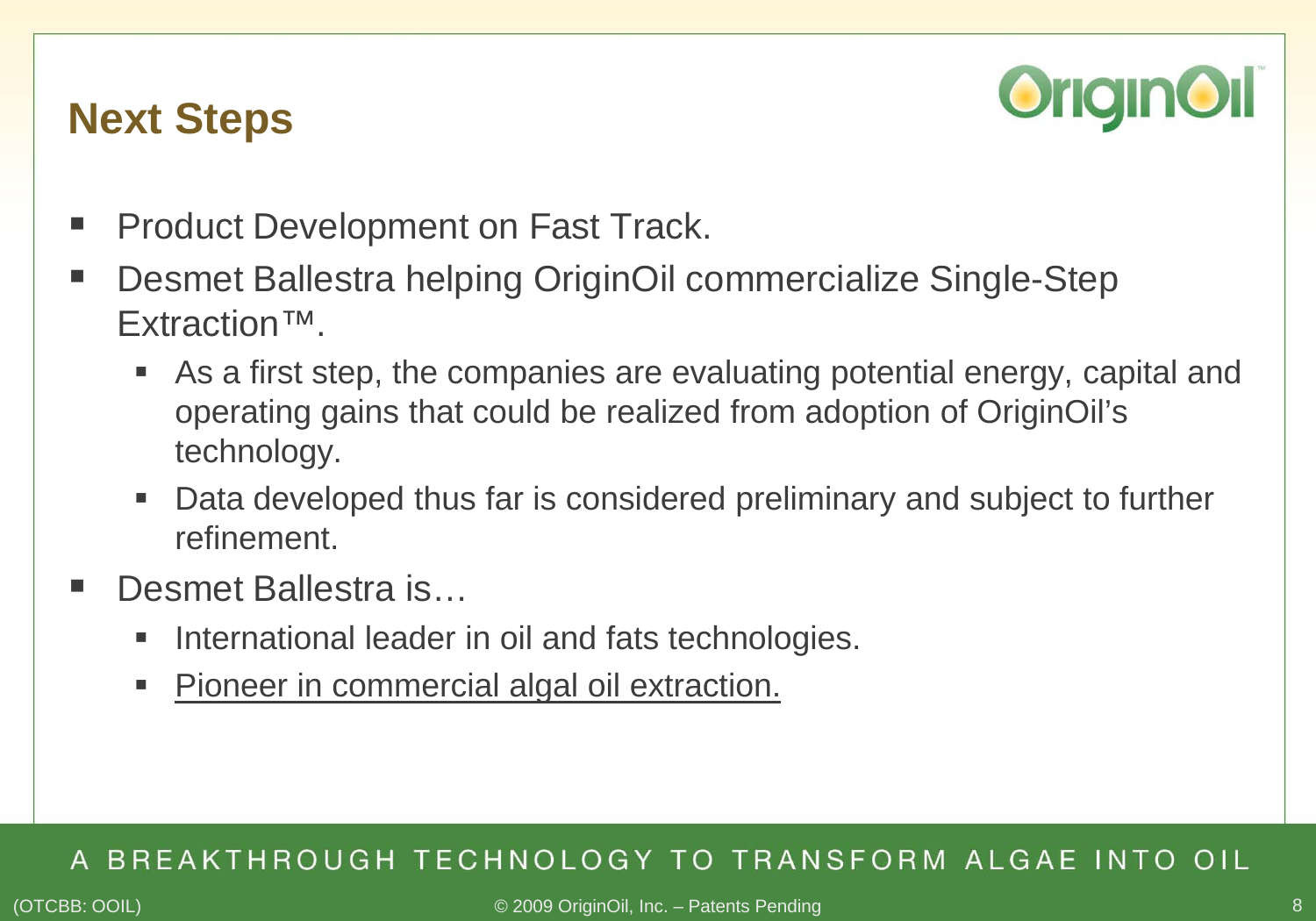# **Desmet Ballestra**





## desmet ballestra Science behind Technology

desmet ballestra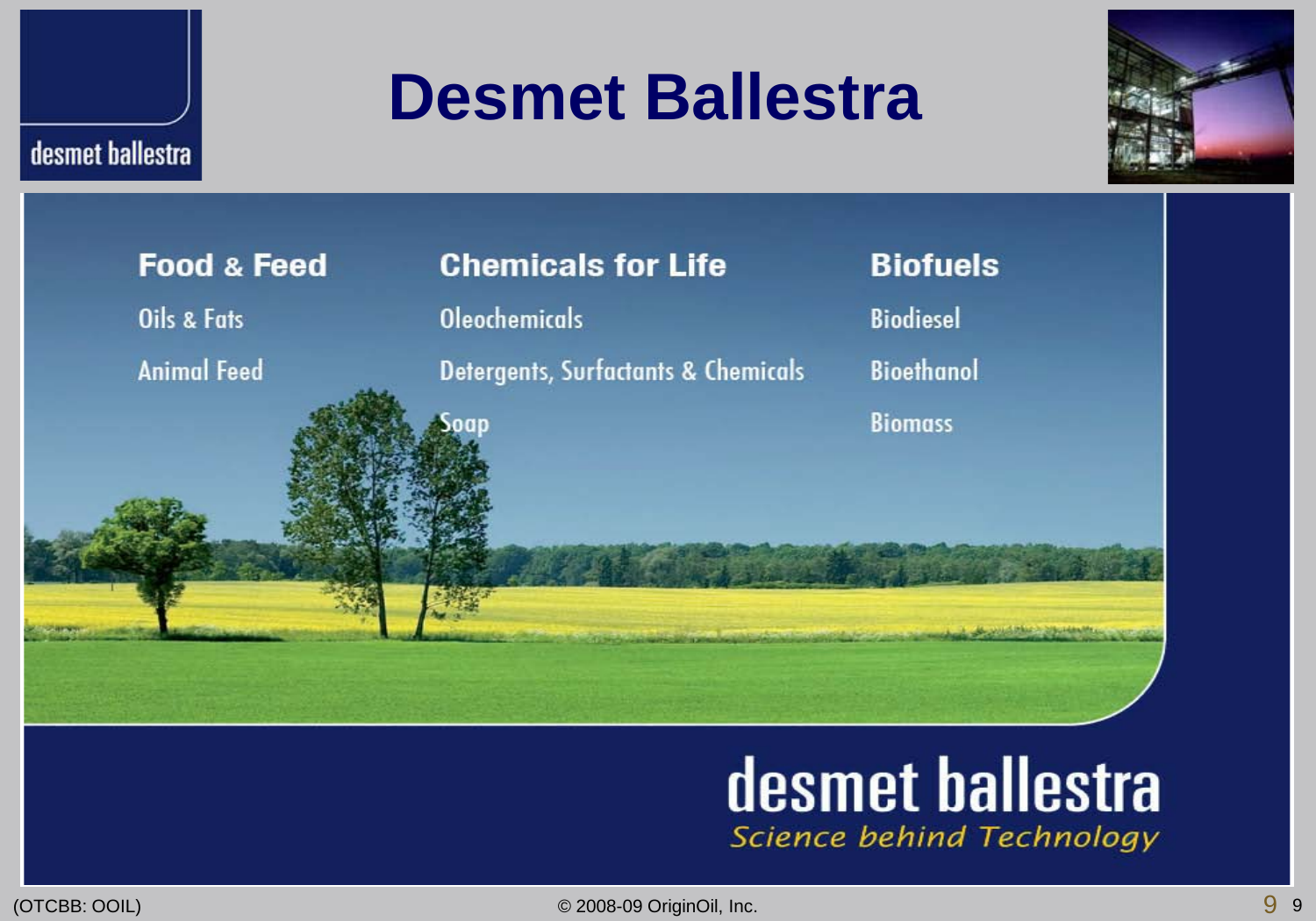





- **Process equipment/technology provider, specializing in oils & fats market.**
- **Multi-national privately held company with offices in 17 countries.**
- **Founded in 1940s in Antwerp, Belgium.**
- **> \$500 million/year equipment sales**
- **> 1000 people, mostly engineers**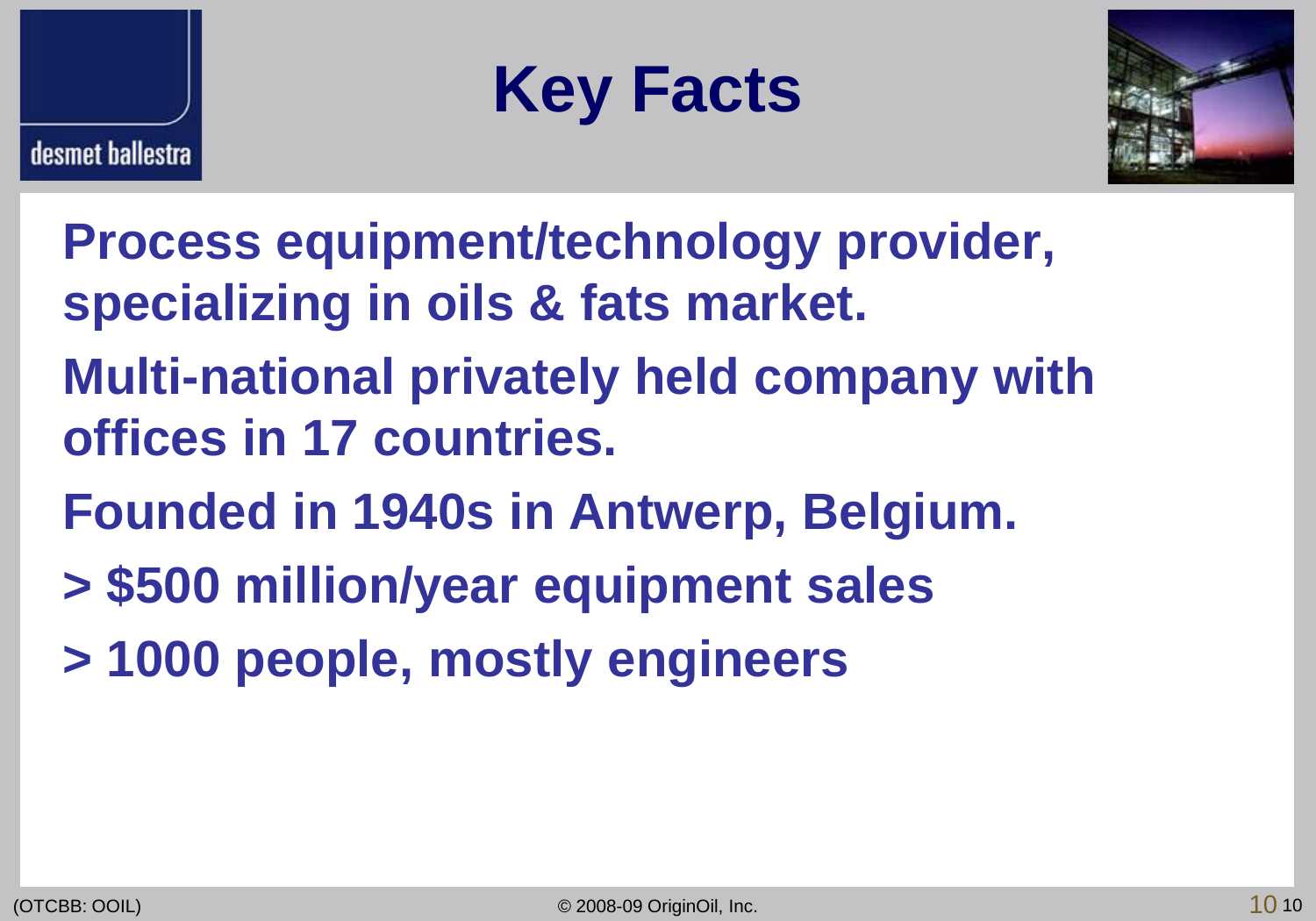





desmet ballestra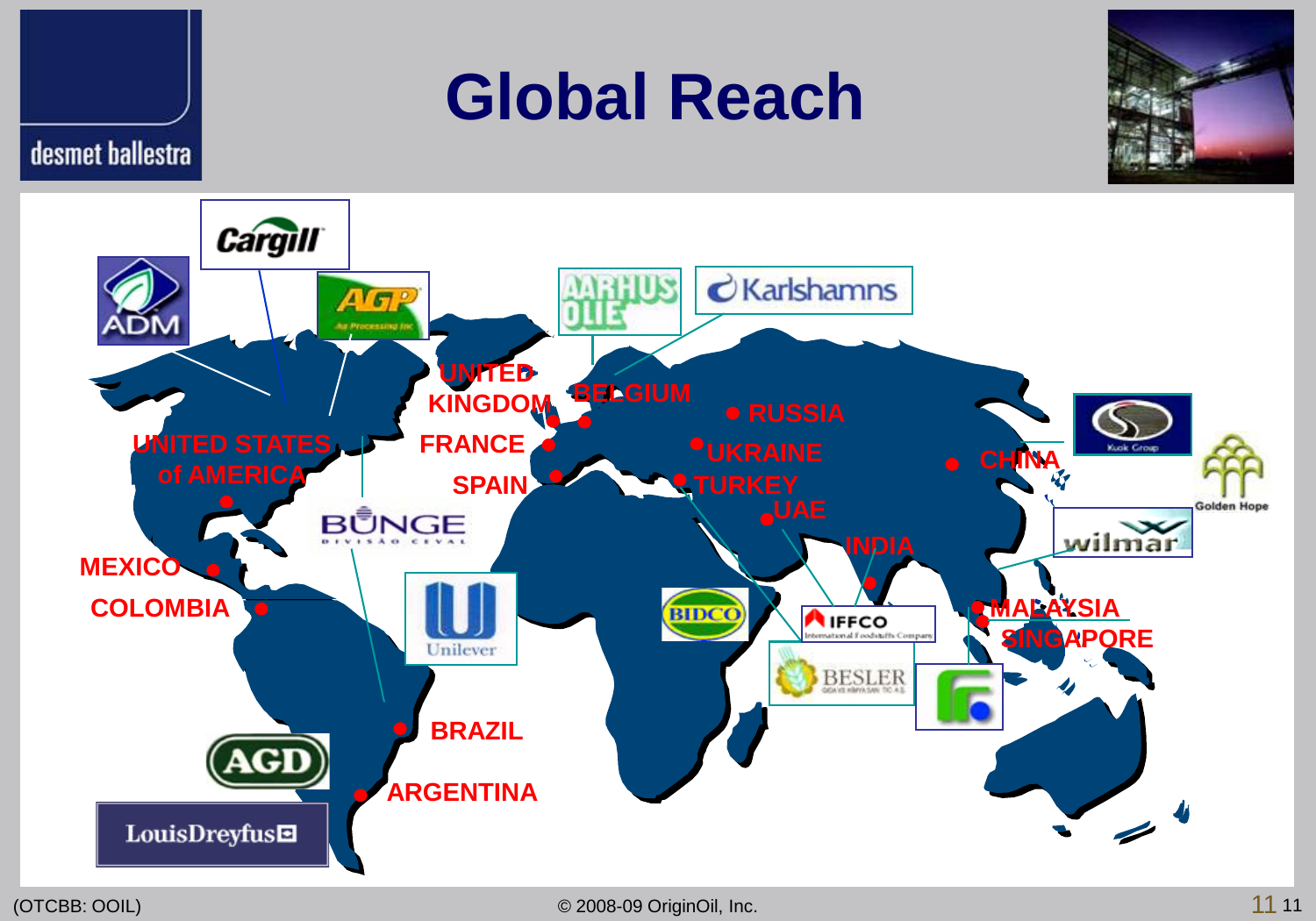## **Energy Benefit – Initial Finding**



- Conventional algae oil extraction with solvents: greatest energy consumption comes from first dewatering and drying dilute wet algal biomass to dry biomass state.
- Single Step Extraction<sup>™</sup> allows oil separation from biomass with no dewatering or drying required, which can reduce energy use by as much as 90%, for total energy cost as little as \$200 per metric ton of algae oil at full scale production.
- When the spent algal biomass after oil separation can be processed as a wet sludge, for example by utilizing liquid digestion to generate methane, then no energy needs to be expended to dry the spent algal biomass before or after oil separation.

(Industrial price of 7 cents per Kilowatt/Hour of electrical energy is assumed in this model.)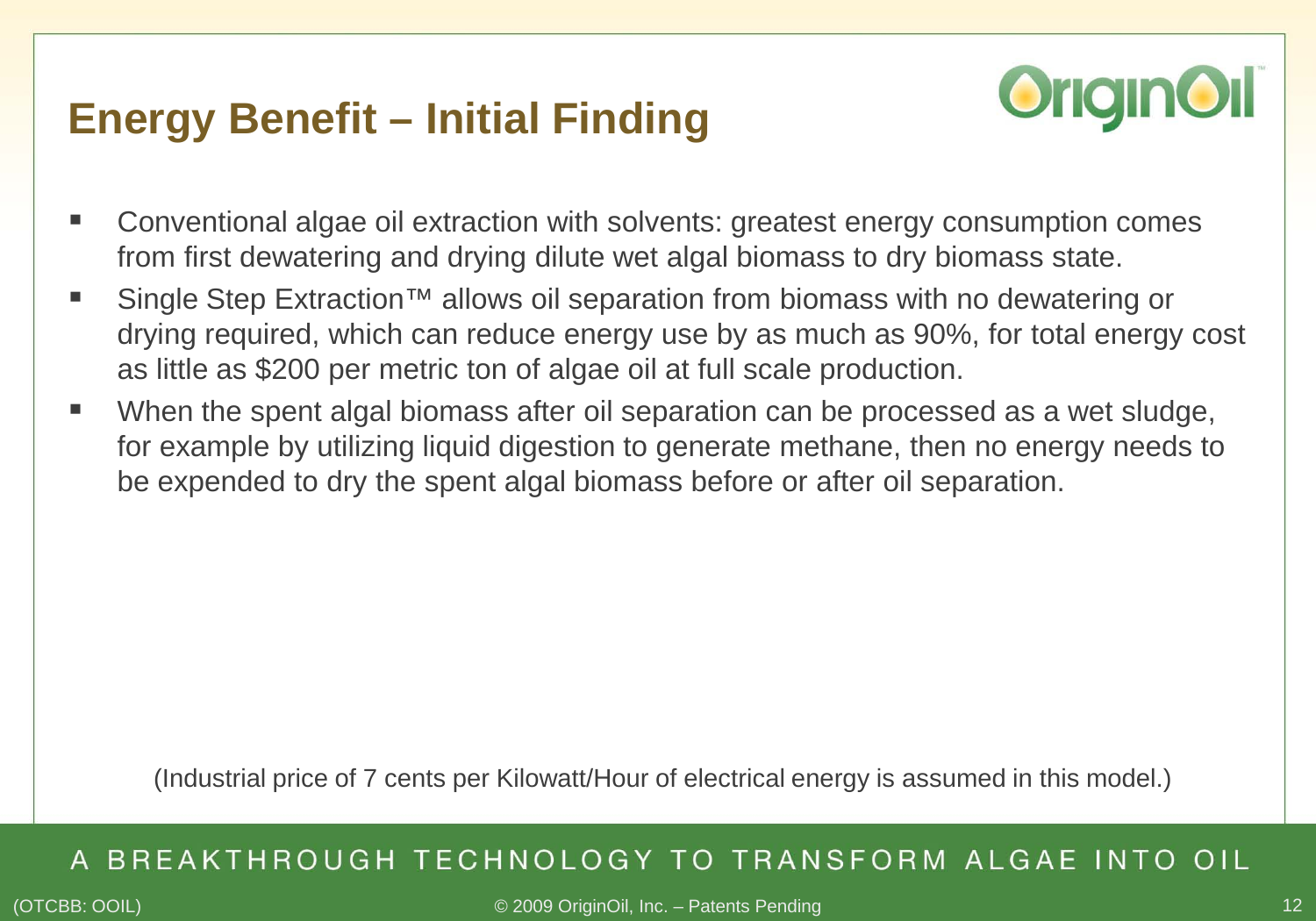### **Additional Benefits**



- The OriginOil Single Step Extraction™ technology also requires significantly less capital expenditure per ton of oil extracted.
- Conventional oil extraction systems utilizing hydrocarbon and alcohol solvents are rather complex and need to be large in scale to keep the capital cost per ton of oil within reason.
- The OriginOil Single Step Extraction™ technology has much more potential to be economical at more moderate scale.
- Another intangible benefit is that the OriginOil Single Step Extraction<sup>™</sup> technology does not require a hydrocarbon solvent, such as hexane, known to require an extensive permitting process before implementation.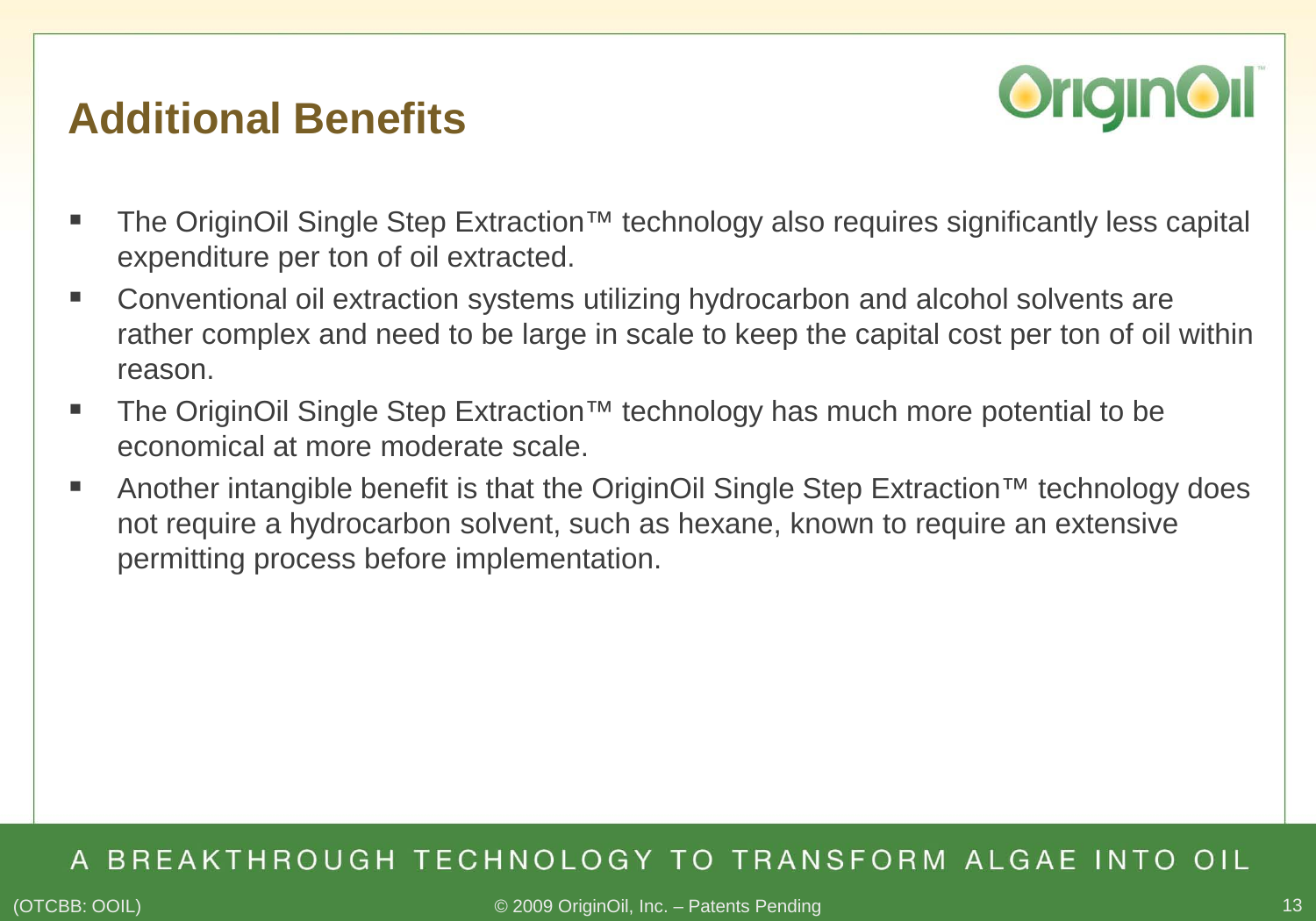## **Process Costs Reduced or Eliminated**



Basic list of unit processes in conventional solvent extraction of algae starting with "green water":

- **Green water** -> ELECTRO-MECHANICAL DEWATERING -> dewatered algae (70% moisture) + water (returned to algae growing)
- Dewatered algae -> THERMAL DRYING -> dry algae (10% moisture) + water vapor (condensed and returned to algae growing)
- Dry algae -> ELECTRO-MECHANICAL LYSING -> lysed dry algae (cell walls destroyed)
- Lysed dry algae + solvent -> SOLVENT EXTRACTION -> spent biomass (solids with 30% solvent) + miscella (10% oil in solvent solution) + waste air
- Spent biomass -> THERMAL DESOLVENTIZING -> PNEUMATIC COOLING -> **algal biomass meal** (12% moisture) + solvent/water vapor
- Miscella -> THERMAL EVAPORATION -> STEAM STRIPPING -> WATER COOLING -> crude algal oil + solvent/water vapor
- Solvent/water vapor -> CONDENSATION -> DECANTING -> solvent (return to solvent extraction) + waste water
- Waste water -> STRIPPING -> solvent/water vapor + water effluent to sewer
- Waste air -> MINERAL OIL ABSORBTION -> solvent/water vapor + **air effluent to atmosphere**
- Crude algal oil -> NEUTRALIZATION -> SILICA ABSORBTION -> THERMAL DRYING -> **algal biodiesel feedstock**

#### *ADDITIONAL REQUIREMENTS*

- Steam boiler is required for the thermal & stripping processes
- Cooling tower is required for condensation & water cooling.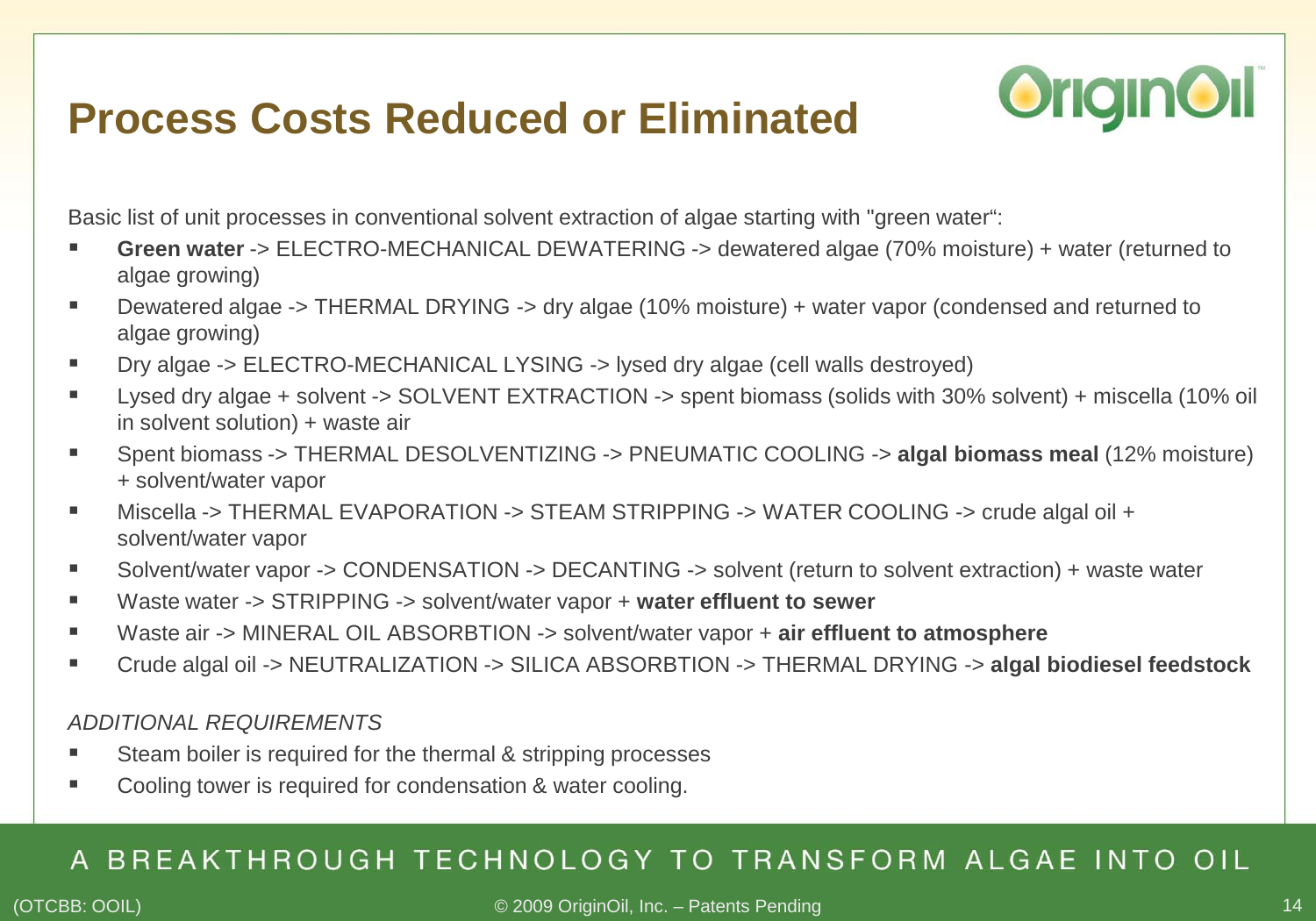### **More to Come**



■ Desmet Ballestra and OriginOil are continuing to model the use of OriginOil's Single Step Extraction™ technology in commercial algal oil extraction and expect to announce further details in the months to come.